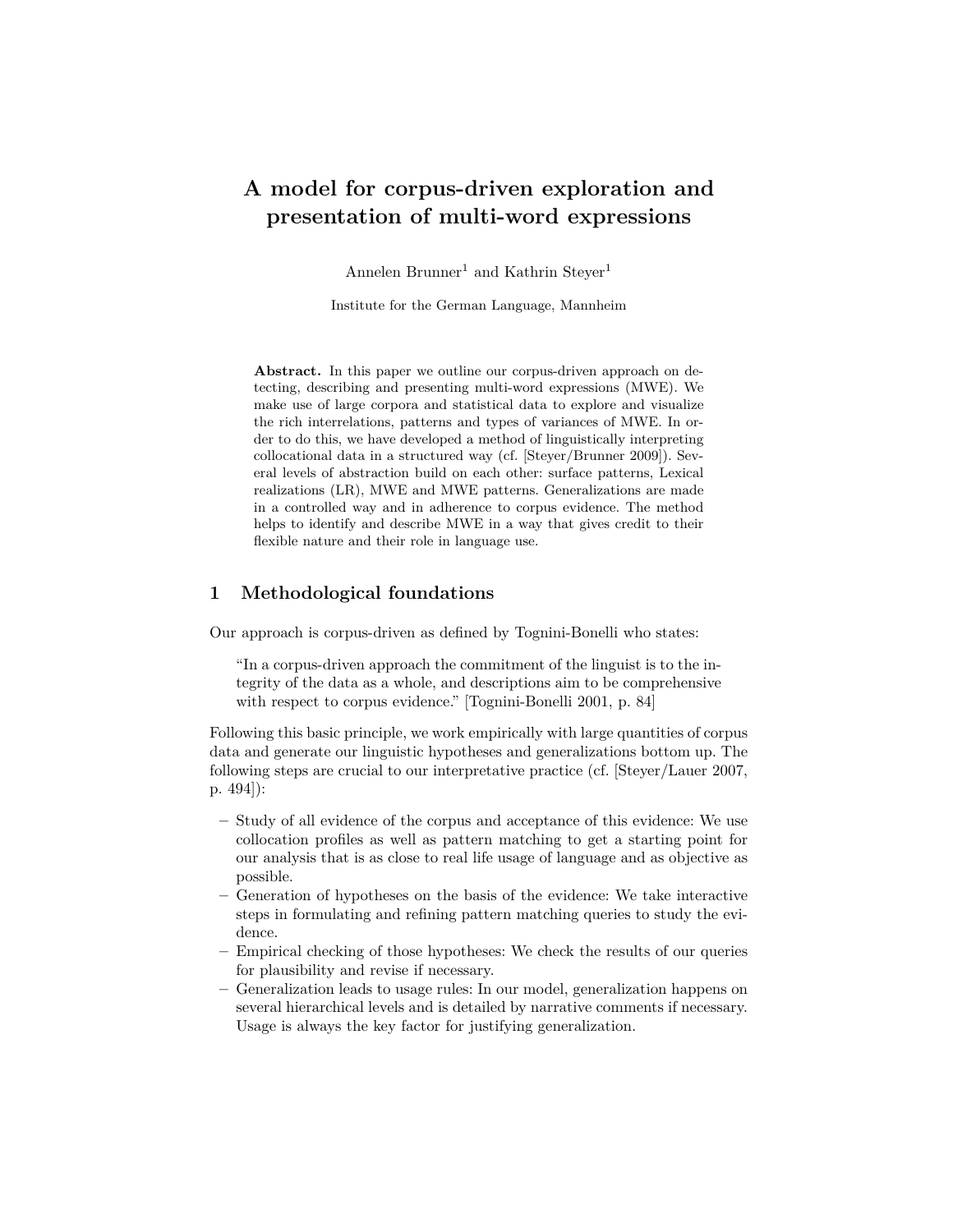We have a broad concept of MWE, which is heavily influenced by experience with empirical language data and centers around usage. Our German label - Usuelle Wortverbindungen (first used in [Steyer 2000]) - can be translated as 'MWE which are common in usage'. We adhere to Firth's contextual theory of meaning, here summarised by Tognini-Bonelli:

"In the Firthian framework the typical cannot be severed from actual usage, and 'repeated events' are the central evidence of what people do, how language functions and what language is about." [Tognini-Bonelli 2001, p. 89]

Following this idea, we regard MWE as conventionalized patterns of language use that manifest themselves in recurrent syntagmatic structures and have acquired a distinct function in communication (cf. [Feilke 2004]; cf. [Brunner/Steyer 2007], [Steyer/Brunner 2009]). They must have at least two concrete lexical components, but may also contain abstract components representing a certain subset of lexical items or even a general grammatical class. Neither idiomaticity nor idiosyncrasy on a grammatical or lexical level is a necessary criterion for MWE in our definition. MWE can have a perfectly regular structure, as long as they work as functional chunks in language use.

Our approach to analysis is similar to that of Hanks detailed in the description of his Corpus Pattern Analysis (CPA):

"Concordance lines are grouped into semantically motivated syntagmatic patterns. Associating a 'meaning' with each pattern is a secondary step, carried out in close coordination with the assignment of concordance lines to patterns. The identification of a syntagmatic pattern is not an automatic procedure: it calls for a great deal of lexicographic art. Among the most difficult of all lexicographic decisions is the selection of an appropriate level of generalization on the basis of which senses are to be distinguished." [CPA]

CPA aims at describing single words (cf. also [Hanks 2008]), while we are interested in MWE, which adds an additional level of complexity as identifying the surface form itself requires an interpretative effort. To handle the difficulties of generalization, our model has several hierarchical levels, which will be presented below.

## **2 Model of analysis**

#### **2.1 Prerequisites**

The basis of our work is collocation profiles, computed from a very large corpus of written German, DeReKo (Deutsches Referenzkorpus), which currently consists of over three billion tokens (cf. [KLa]). The sophisticated method used for generating these profiles was developed by Cyril Belica ([Belica 1995]). It takes a target word form as input and computes the word forms that appear in the vicinity of this target word more often than statistically expected.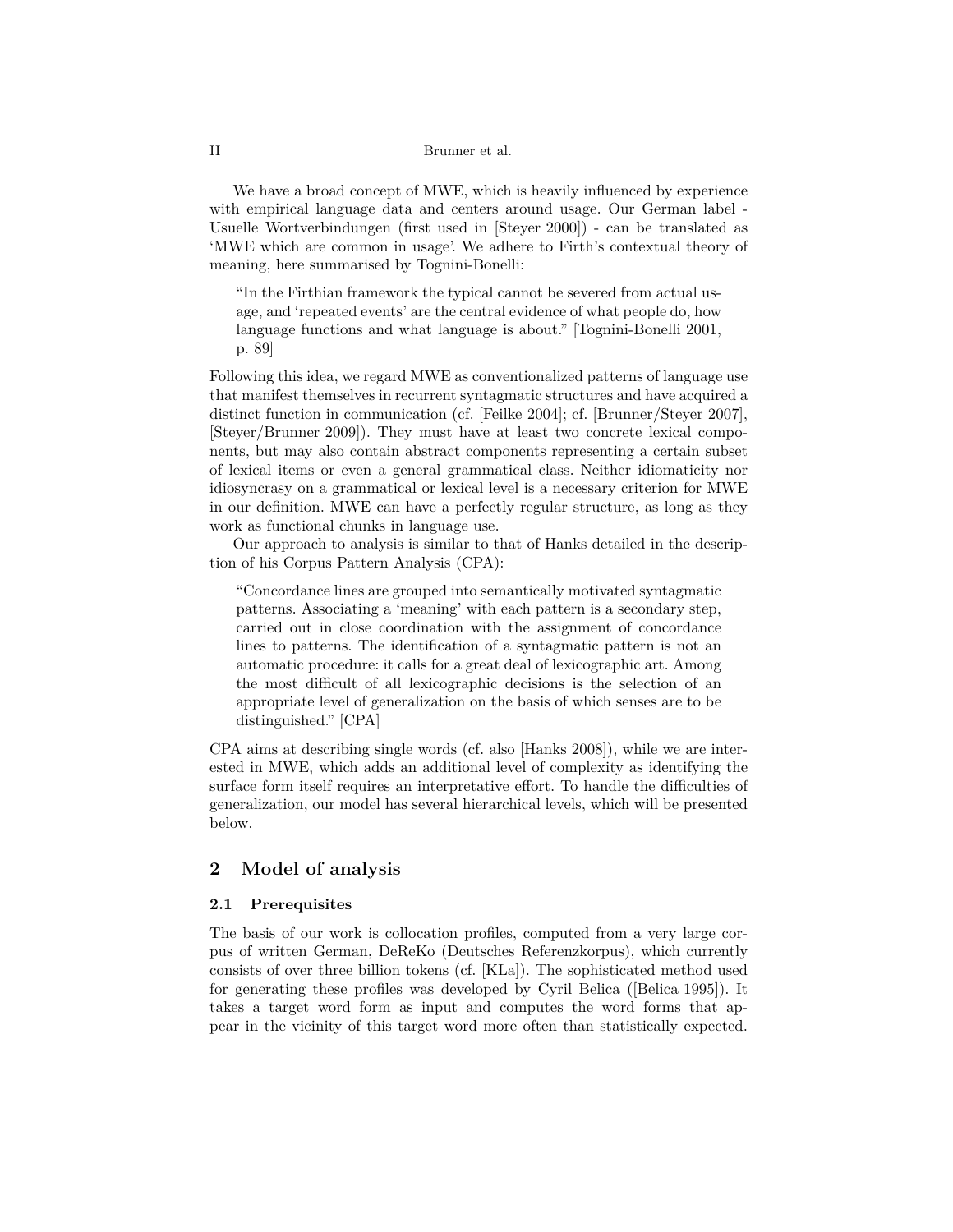These partner word forms are clustered on multiple levels. The KWIC (key word in context) lines from the corpus are grouped into collocation clusters, according to the word forms they contain. The total of all clusters generated for a target word form is called its collocation profile. Collocation analysis is available for the IDS corpora via the COSMAS II corpus research tool (http: //www.ids-mannheim.de/cosmas2) and can be customized in various ways. For details see [KLb].

|                | LL <sub>R</sub> | kumul. |                |              |              | Häufig links rechts Kookkurrenzen | syntagmatische Muster                                      |
|----------------|-----------------|--------|----------------|--------------|--------------|-----------------------------------|------------------------------------------------------------|
| 田              | 69527 597       |        | 597            | $-1$         | $-1$         | taube gestoßen                    | 100% auf taube [] Ohren [] gestoßen                        |
| $\overline{E}$ |                 | 983    | 386            | $-1$         | $-1$         | taube stoßen                      | 67% auf taube Ohren [] stoßen                              |
| E              |                 | 1206   | 223            | $-1$         | $-1$         | taube stießen                     | 73% stießen – auf tauhe Ohren                              |
| 田              |                 | 4630   | 3424           | $-1$         | $-1$         | tauhe                             | 99% auf tauhe [ ] Ohren                                    |
| 田              | 58806 4634      |        | $\overline{4}$ | $-1$         | $-1$         | offene gestossen Anliegen         | 100% Anliegen  auf offene Ohren gestossen                  |
| E              |                 | 4747   | 113            | $-1$         | $-1$         | offene gestossen                  | 100% auf offene Ohren [] gestossen                         |
| $\overline{E}$ |                 | 4751   | $\overline{4}$ | $-1$         | $-1$         | offene stiess Anliegen            | 50% Anliegen stiess auf offene Ohren                       |
| E              |                 | 4856   | 105            | $-1$         | $-1$         | offene stiess                     | 75% stiess  auf offene Ohren                               |
| E              |                 | 4968   | 112            | $-1$         | $-1$         | offene Anliegen                   | 64% mit  Anliegen [ auf] offene Ohren                      |
| $\overline{E}$ |                 | 9418   | 4450           | $-1$         | $-1$         | offene                            | 99% auf offene [] Ohren                                    |
| 田              | 39570 9613      |        | 195            | $-5$         | ×.           | Rugen offen halten                | 74% Augen [und] Ohren [] offen [zu] halten                 |
| E              |                 | 10018  | 405            | $-5$         | K.           | Augen offen                       | 92% Augen [und] Ohren [] offen halten                      |
| E              |                 | 10019  | $\mathbf{1}$   | $-5$         | s.           | Augen offenhalten halten          | 100% Augen  Ohren offenhalten  halten                      |
| E              |                 | 10073  | 54             | $-5$         | s            | Augen offenhalten                 | 96% Augen und Ohren [] offenhalten und                     |
| E              |                 | 10298  | 225            | $-5$         | s            | Augen halten                      | 69% Augen [und] Ohren [offen zu] halten                    |
| $\overline{E}$ |                 | 16266  | 5968           | $-5$         | к            | Augen                             | 81% Augen [und] Ohren                                      |
| 田              | 12095 16268     |        | $\overline{z}$ | п.           | $\mathbf{L}$ | gekommen noch sind Klagen         | 50% noch  Klagen  Ohren gekommen sind                      |
| 田              |                 | 16281  | 13             | $\mathbf{1}$ | $\mathbf{1}$ | gekommen noch sind                | 76% sind [] noch keine micht Beschwerden zu Ohren gekommen |
| E              |                 | 16290  | $\overline{9}$ | $\mathbf{I}$ | $\mathbf{I}$ | gekommen noch Klagen              | 100% noch keine Klagen zu Ohren gekommen                   |
| E              |                 | 16434  | 144            | $\mathbf{1}$ | $\mathbf{1}$ | gekommen noch                     | 92% noch nicht zu Ohren [] gekommen                        |
| E              |                 | 16443  | $\mathbf{Q}$   | ٠.           | $\mathbf{1}$ | gekommen sind Klagen              | 55% sind  keine Klagen zu Ohren gekommen                   |
| E              |                 | 16558  | 115            | п.           | $\mathbf{1}$ | gekommen sind                     | 57% sind  keine  zu Ohren gekommen                         |
| 田              |                 | 16602  | 44             | $\mathbf{L}$ | $\mathbf{1}$ | gekommen Klagen                   | 100% noch keine Klagen  zu Ohren gekommen                  |
| F              |                 | 18150  | 1548           | $\mathbf{1}$ | $\mathbf{1}$ | gekommen.                         | 99% zu Ohren [] gekommen                                   |
| 田              | 11769 18257     |        | 107            | 1            | $\mathbf{1}$ | gestoßen sind                     | 76% sind wir auf offene taube Ohren [] gestoßen            |
| E              |                 | 19276  | 1019           | $\mathbf{1}$ | $\mathbf{1}$ | gestoßen                          | 99% auf taubeloffene Ohren [] gestoßen                     |

**Fig. 1.** Collocation profile of *Ohren* (computed 29 July 2009 via COSMAS web)

Starting point for our study of MWE is the collocation profile of a target word form. Figure 1 shows a snapshot from such a profile for the word form *Ohren [ears]*. Though collocation analysis offers lemmatization, we do not use this setting, neither for the target word form nor when computing its collocates. This is because empirical research shows that the behavior and contexts of different realizations of a lemma are often quite different. These distinctions would be obfuscated by lemmatization. Also, lemmatization of a word form is already an abstraction and we want to be very careful not to make assumptions. In this respect, we follow Sinclair who pointed out:

"There is a good case for arguing that each distinct form is potentially a unique lexical unit, and that forms should only be conflated into lemmas when their environments show a certain amount and type of similarity." [Sinclair 1991, p. 8]

Consequently, we study the profiles of several word forms which belong to the same lemma separately and make generalizations only at a much later stage of analysis.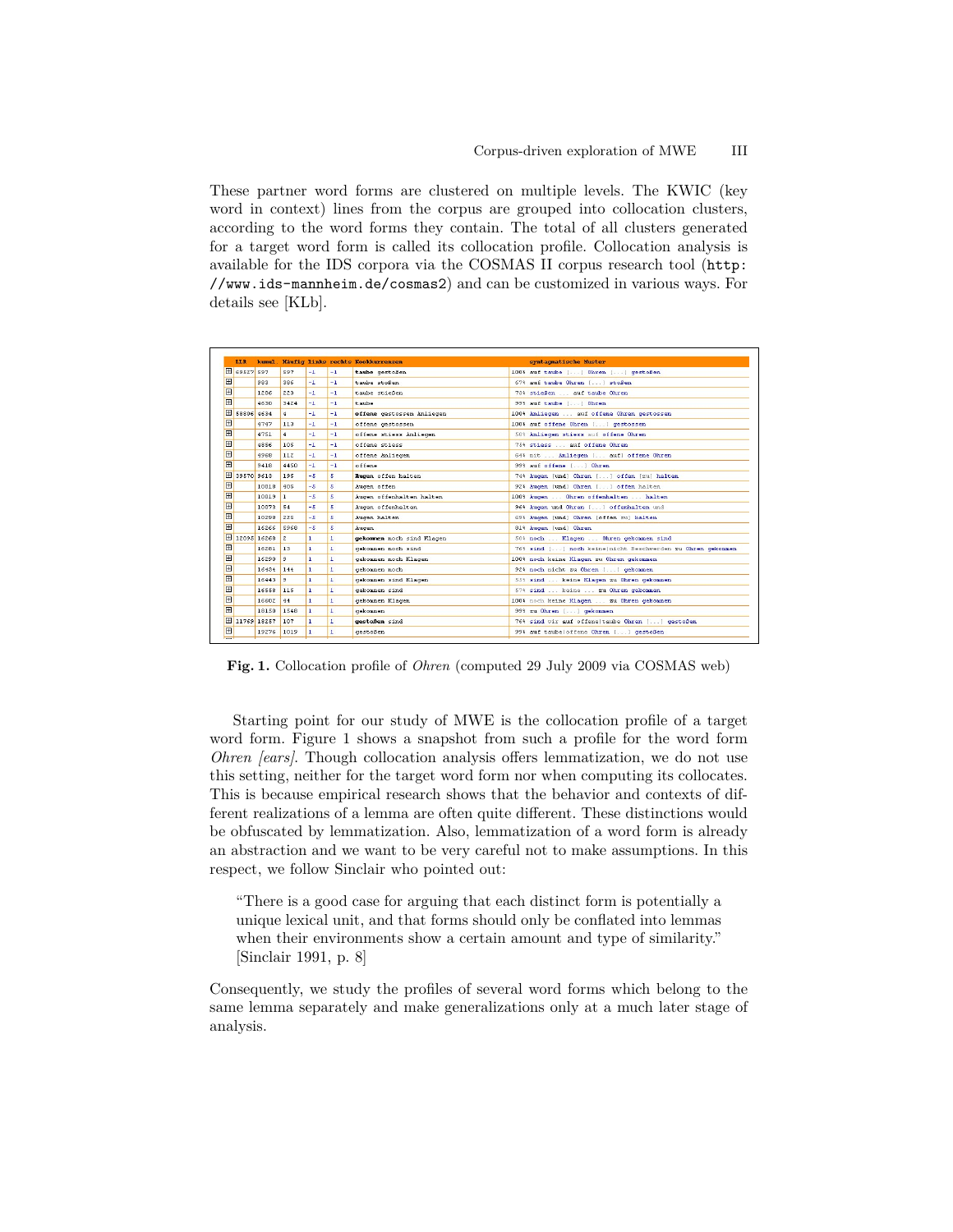#### IV Brunner et al.

We thus start with a collection of KWIC lines which contain the non-lemmatized target word form (e.g. *Ohren [ears]*) and are grouped according to the collocates that have been identified for this target word. This gives us a very good starting point, as the statistical method has already detected regularities within the data with extremely few a priori assumptions. Our goal now is to make use of the information given by corpus data and statistical analysis in a structured and controlled way. We have designed four different levels of abstraction:

- **–** The level of surface patterns
- **–** The level of Lexical realizations (LR)
- **–** The level of MWE
- **–** The level of MWE patterns

Each of these levels builds on the previous and on each level we work manually when grouping, correlating and commenting on the phenomena we observe. The model is thus based on automatically pre-structured data, but is itself a strategy of controlled human interpretation.

As a main example in this paper, we will look at the MWE *Musik in den Ohren*, literally translated as *music in the ears*, which is similar to the English MWE *music to the ears*. *Musik* is a significant collocation partner of *Ohren* and the KWIC lines containing these two word forms in an appropriate distance are grouped in a collocation cluster. This cluster is the starting point for our analysis. Table 1 shows an excerpt of the relevant KWIC lines.

| MO6 | "klingt wie Musik in meinen        | Ohren", | sagte die Sozialbürgermeisterin und    |
|-----|------------------------------------|---------|----------------------------------------|
| MLD | "Das ist Musik für unsere          | Ohren", | sagt Ursula Schmitz. Musik, von        |
| S94 | Die Musik kann für westliche       | Ohren   | eine Qual sein; sie ist                |
| 094 | Chancen" Musik in unseren          | Ohren.  | Doch auch wenn uns wohltut,            |
| 094 | Uhren,                             | Ohren,  | Musik In der Grazer ESC                |
| 094 | wahre Musik in Horst Fendrichs     | Ohren.  | "Es leben die PS"                      |
| 094 | das war Musik in den               | Ohren   | des Akustik-Sachverständigen. Auch der |
| 095 | Motoren wieder Musik in seinen     | Ohren.  | Die ersten vier                        |
| 095 | Sonderling, Künstler, der "die     | Ohren   | voll Musik hat und den                 |
| 095 | sind auch Musik in den             | Ohren   | des Liebespartners. Was gehört noch    |
| 095 | Lust sind Musik in den             | Ohren   | des Liebespartners                     |
| 096 | ist wahre Musik in seinen          | Ohren:  | Seine Liebe zur Eisenbahn ließ         |
| 096 | Gästen. Musik in Carsten Kelms     | Ohren,  | denn wenn's bei denen im               |
| 096 | narrative Musik halten Augen und   | Ohren   | immer wieder lustvoll auf Trab.        |
| 097 | - zeitgenössische Musik für junge  | Ohren   | (Ossiach, 13. bis 16. 7.).             |
| 097 | Während es etwa in den             | Ohren   | vieler wie Musik klingt, wenn          |
| 097 | Musik in des versöhnten Ombudsmans | Ohren!  | Die Starparade ist der Höhepunkt       |
| 097 | euch" wie Musik in den             | Ohren.  | Aber die Papst-Visite wurde ebenso     |
| 097 | angekündigt. Musik in meinen       | Ohren.  |                                        |
| 099 | der lauten Musik kurz die          | Ohren   | zuhielt Gefeiert wird in St.           |
|     |                                    |         |                                        |

**Table 1.** KWIC lines from the collocation cluster *Ohren - Musik*

#### **2.2 The level of surface patterns**

On this level the KWIC lines which have been grouped by collocation analysis are subjected to further structuring. For this we use a query syntax based on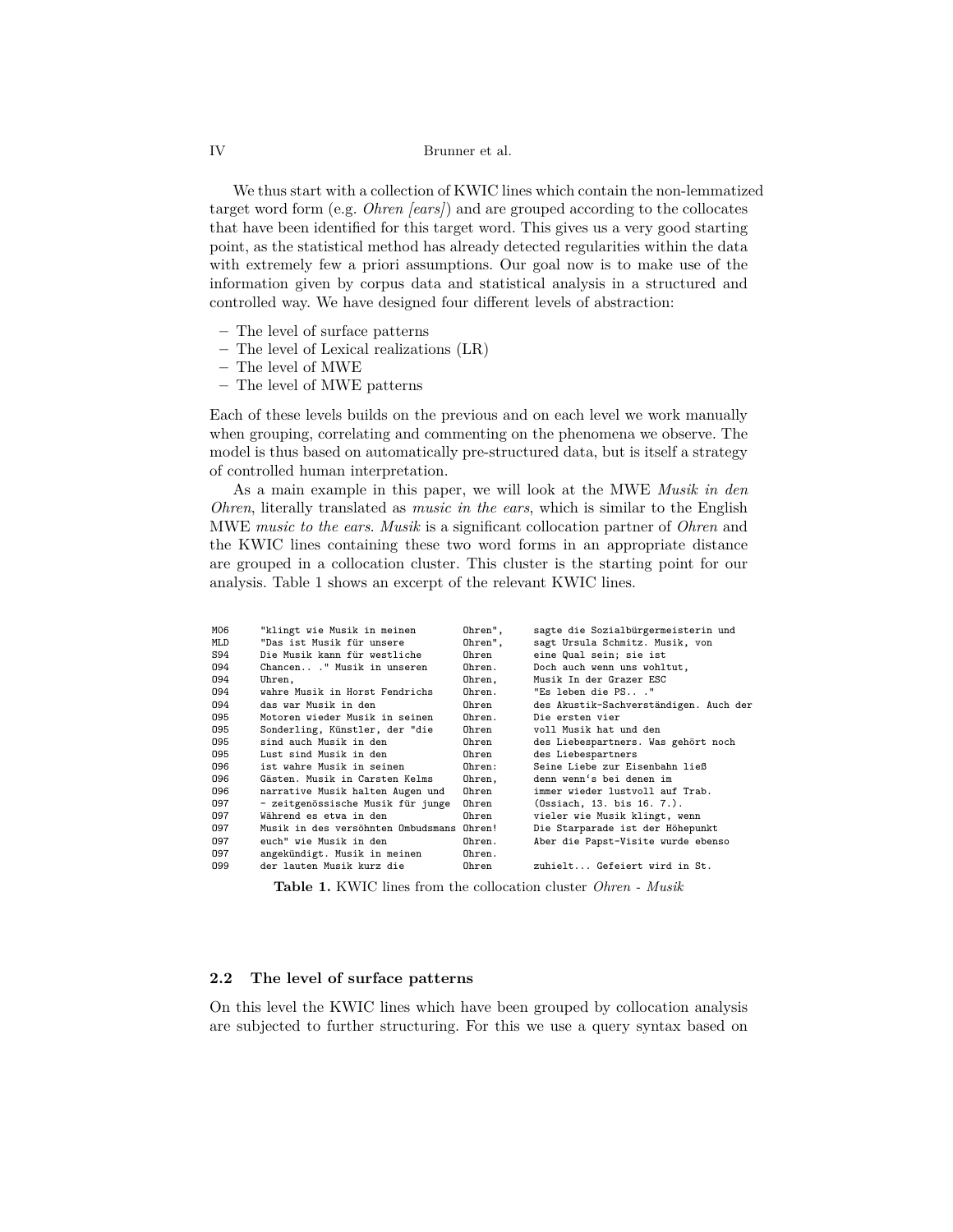regular expressions. The queries are used to identify and group lines with a similar syntagmatic structure which serve then as a basis for the analytic steps that follow.

This step is necessary, as our definition of MWE calls for a common syntagmatic structure of the instances of an MWE while collocation analysis looks at word form surfaces without considering the syntactic connection between them. Thus, it sometimes sorts instances of different MWE which share the same lexical material into a single cluster or assigns instances of the same MWE which have different lexical material (e.g. because of orthographical variance or different realizations of the same lemma) to different clusters. Humans, as opposed to the computer, can decide which surface similarities are important for the task of identifying and describing MWE and formulate surface patterns designed to gather the correct instances.

Pattern matching is also a valuable asset when exploring the variability of an MWE. The patterns can be formulated more or less restrictively and the researcher can observe how many KWIC lines - i. e. instances of realization of the MWE in the corpus - are captured. It is also possible to define gaps in the patterns and study the fillers for these gaps. This gives a very good indication what features are really important for the structure of a MWE, how it can be modified and what is its core meaning.

The definition of surface patterns is an iterative process. Often the form of the patterns has to be adapted when observing the results of the previous try. This process reflects an ever deepening understanding of what is relevant in the MWE structure.

The cluster *Ohren - Musik* in Table 1 above is a good example for a collocation cluster which contains instances of different MWE, for example *westliche Ohren [western ears]* or *die Ohren zuhalten [to cover the ears]*. Here are some examples of search patterns which are used to filter out instances which are relevant for the description of the MWE *Musik in den Ohren*. (#\* stands for an arbitrary number of unspecified word forms; N(den) stands for "not *den*"; ist|war stands for "*ist* or *war*".)

- (1) Musik in #\* Ohren
- (2) Musik in den Ohren
- (3) Musik in #\* N(den) Ohren
- (4) Das ist|war Musik in #\* Ohren

You can see that the search patterns differ in their restrictiveness and that, though for sake of simplicity the 'name' of the MWE was given above as *Musik in den Ohren*, not all realizations actually take exactly this form.

Search pattern 3 is specifically designed to capture all realizations that do *not* use the definite determiner *den*. We can now examine the hits of this search pattern and learn from the filler list for the gap that possessive pronouns and genitive forms referring to persons are also common when this MWE is realized. However, frequency counts show that the realization with *den* appears almost three times as often in our corpus.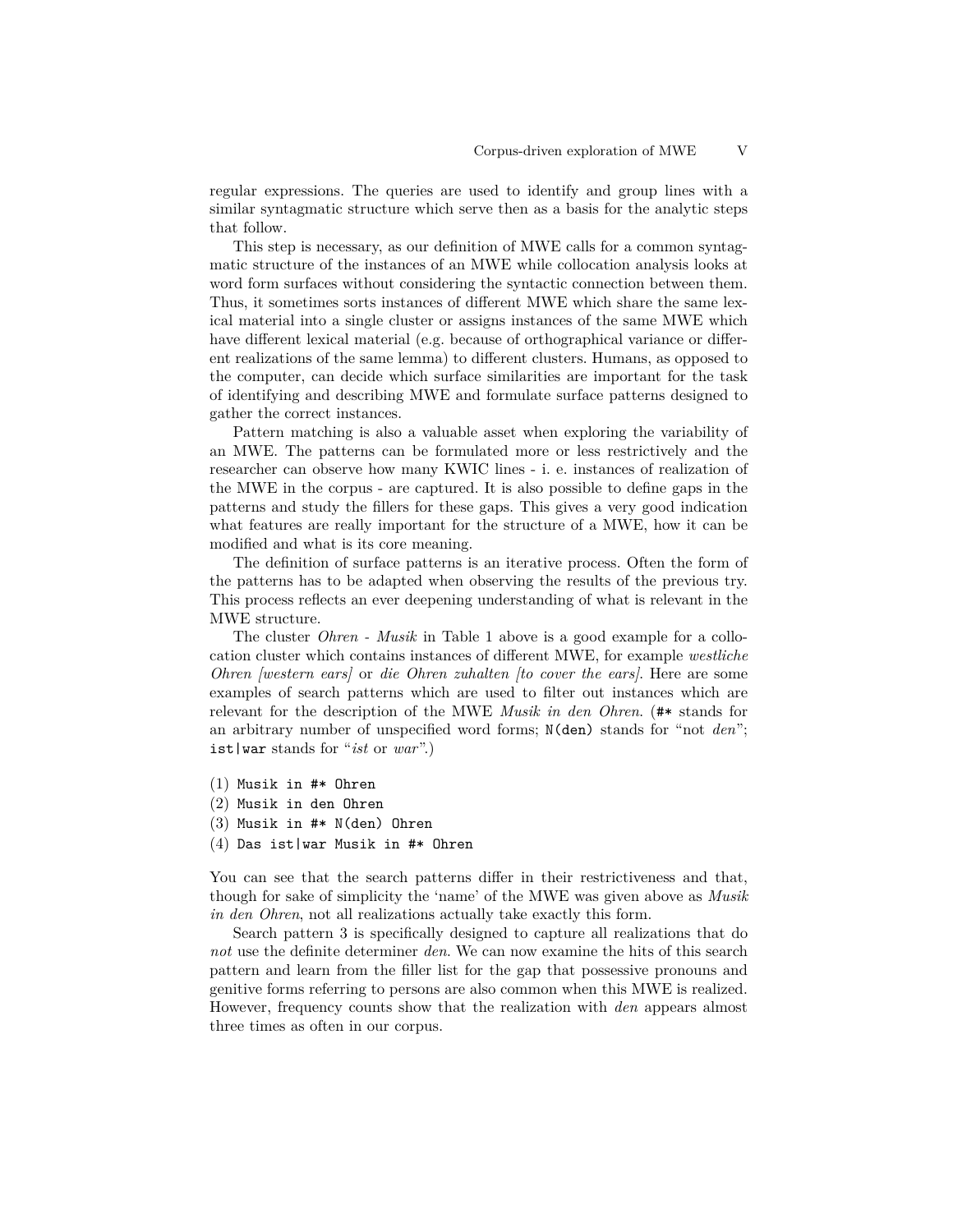#### VI Brunner et al.

Search pattern 4 is an example of a very specific pattern. It captures a common way of using the MWE which is very stable, though it covers only a relatively small section of all instances of the MWE in our corpus.

#### **2.3 The level of Lexical realizations**

The level of Lexical realizations (LR) is a step between the surface patterns and the actual MWE. LR represent typical realizations of an MWE in the corpus. This intermediate level of analysis has been introduced to account for the fact that MWE are very flexible and subject to much variation. When generalizing immediately to a single typical form, many of these nuances would be lost. LR focus on different kinds of realization of the same MWE and offer a chance to comment on them.

From empirical experience, we have defined several types of LR. This typology is quite general and reflects very basic mechanisms of language. The types will be presented below and exemplified by the LR of the MWE *Musik in den Ohren*. Figure 2 illustrates how the KWIC lines from the collocation cluster are assigned to several LR (each subsuming the hits of one or more search patterns) and how the LR tree for this MWE is built up.

**Core LR** We assume that there is a core structure which is necessary for the MWE to be recognizable. This structure is captured in the Core LR. Often, the structure of the Core LR is also the most general and subsumes the largest number of KWIC lines, i.e. instances of the MWE in the corpus.

Example: The Core LR *Musik in den Ohren* subsumes more than half of all the instances of the MWE and can thus be regarded as the most common realization - especially as the surface forms of alternative realizations are not as stable.

**Core Variant LR** The core can be subject to variations on the surface, which are documented in the Core Variant LR. The Core Variant LR is defined relative to the Core LR and differs from its structure in at least one respect.

Example: The Core Variant LR *Musik in N(den) Ohren* subsumes all cases in which the determiner *den* is not present. The fillers for the search pattern gap N(den) are presented prominently in form of a filler list and it becomes clear that especially possessive pronouns or genitive forms referring to persons take the place of the determiner. It is justified to differentiate between a Core LR and a Core Variant LR instead of just defining a more general Core LR with the search pattern Musik in #\* Ohren, because it allows us to highlight the fact that these two different types of realization exist and to show their relative frequencies and nuances in meaning.

**Extension LR** The structure of the Core LR can be extended by additional elements, which are not mandatory for the structure of the MWE, but are still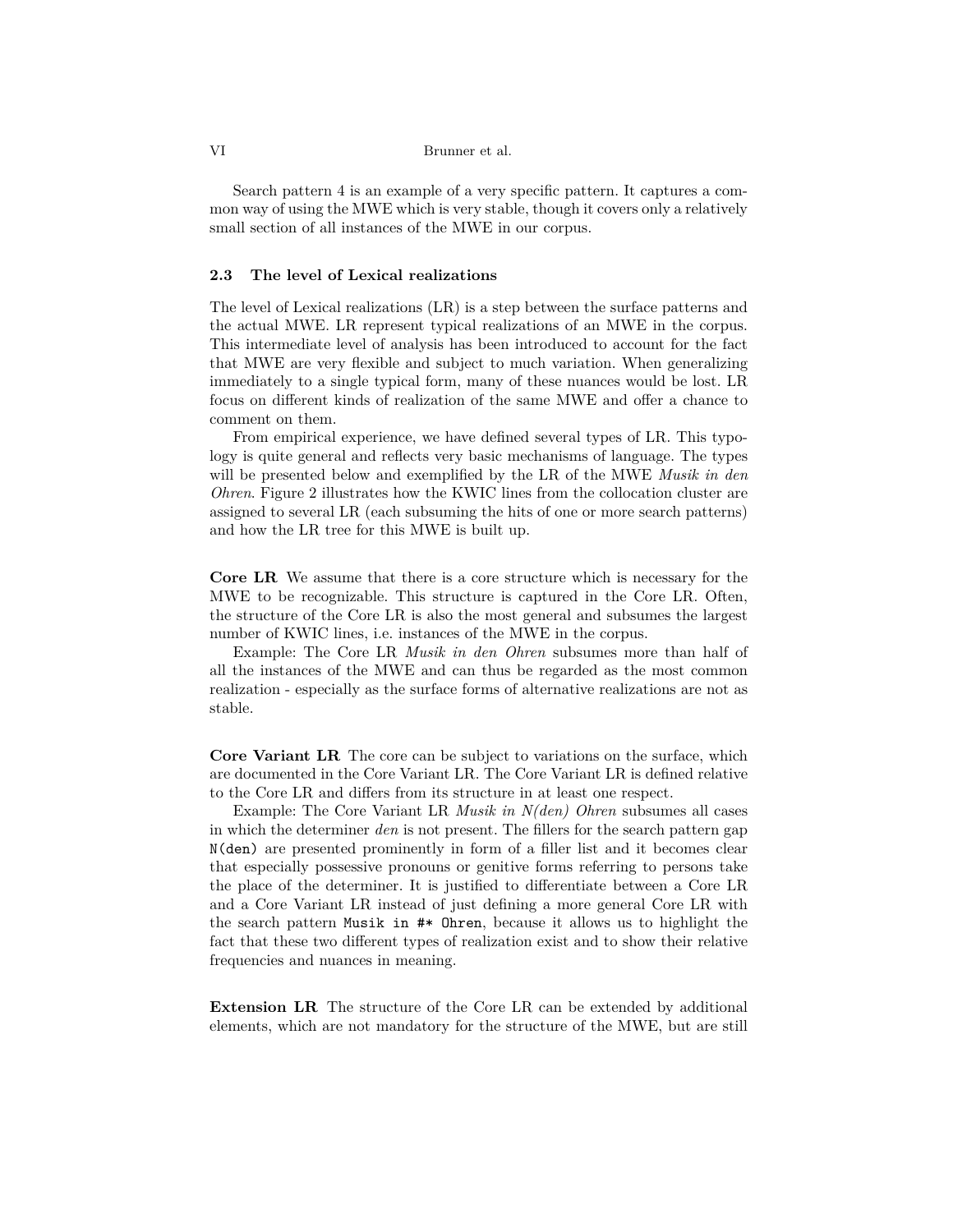#### Corpus-driven exploration of MWE VII



**Fig. 2.** LR structure of the MWE *Musik in den Ohren* in relation to the KWIC lines of the cluster *Ohren - Musik*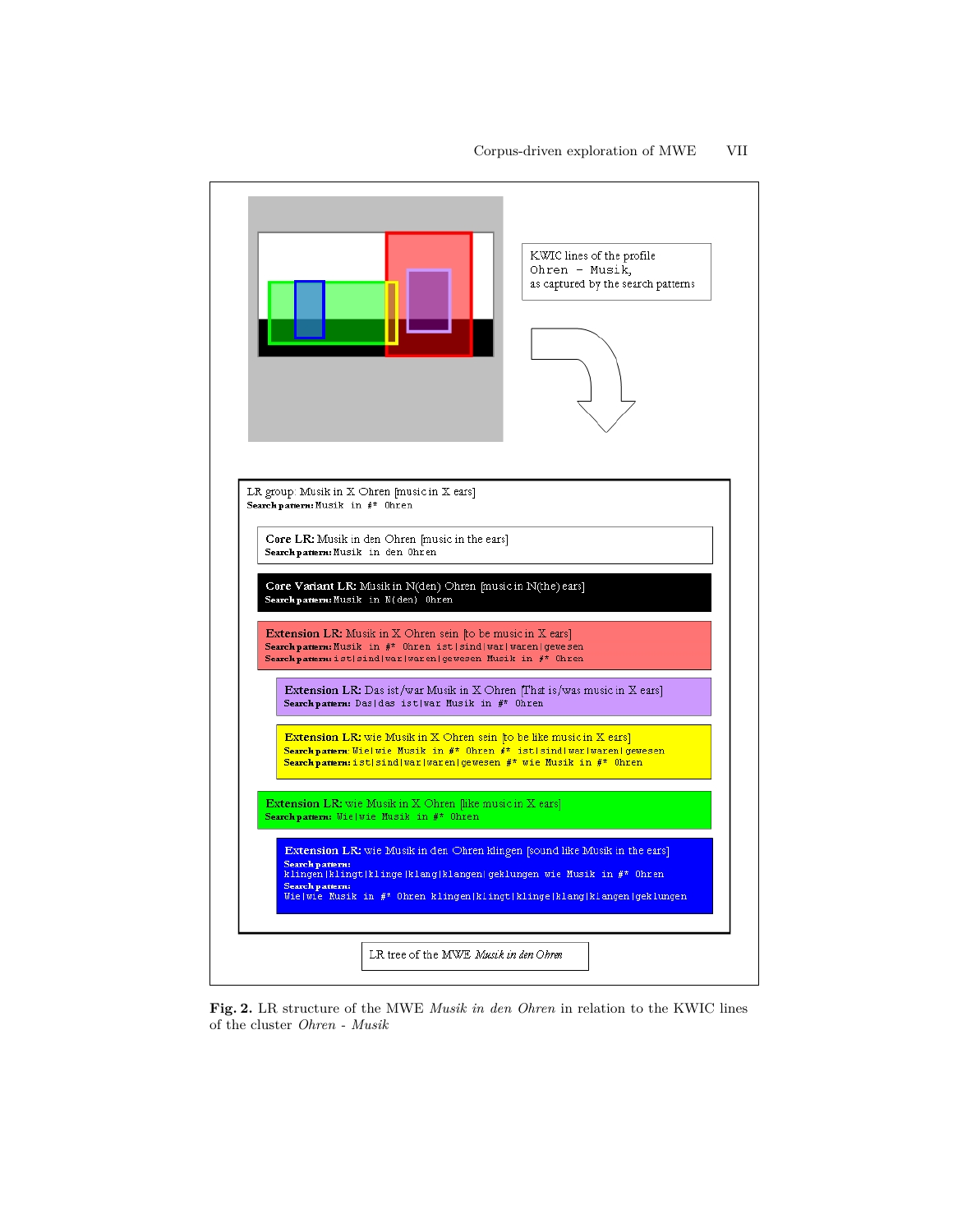frequent and typical for the way the MWE is used. There can be internal extensions, which appear between the elements of the core structure, or external extensions, which are added before or after the core. Extensions have to be connected to the core syntactically. They are for example verbal constructions, modifiers, object extensions or prepositional phrases.

Example: There are several Extension LR in the LR tree for the MWE *Musik in den Ohren*. All of them extend the structure captured by the Core LR and Core Variant LR in different ways. As you can see in Figure 2, some of them demonstrate that an LR can subsume more than one search pattern. Usually search patterns that only account for word order or grammatical variances are bundled together, unless one of them is extremely prominent or idiosyncratic.

On the first level, there are the LR *wie Musik in X Ohren* and the LR *Musik in X Ohren sein*. Those LR have in common that they add one element to the core structure. Note that they both capture instances of the Core LR structure as well as of the Core Variant LR structure - the difference between those structures has been highlighted already, so it is not necessary to separate them in the Extension LR. The variable component is marked in the name of the LR by the letter X.

Both Extension LR have subordinate Extension LR which further differentiate the structure. LR *wie Musik in X Ohren* can be extended to *wie Musik in X Ohren klingen*. This LR is interesting because it is in fact a combination of two MWE: *Musik in den Ohren* and *in den Ohren klingen [resound in the ears]*. *Musik in X Ohren sein* can be extended to *Das war/ist Musik in X Ohren* and *wie Musik in X Ohren sein*. In fact, the latter LR could also be defined as a child element of *wie Music in X Ohren* as it represents a combination of the two extensions.

**Context LR** These LR serve as a focus on typical contexts in which the MWE is used. They highlight word forms that commonly appear close to the MWE, but are not directly connected to its structure (as opposed to the elements of the Extension LR). Context LR show the associative frame of the MWE and are thus useful to understand the pragmatics of its usage.

*Example:* The MWE *Musik in den Ohren* does not have Context LR. However, a typical Context LR would be *Töne ... das menschliche Ohr* which belongs to the MWE *das menschliche Ohr [the human ear]* and subsumes the search patterns Töne #\* das menschliche Ohr and das menschliche Ohr #\* Töne. The Context LR highlights a word form, *Töne [sounds]*, which appears significantly frequently in the vicinity of the MWE's Core LR. This is an indicator that the MWE typically refers specifically to the human ability of hearing as opposed to other characteristics of the human ear.

**LR tree and LR group** The different types of LR can be arranged in a hierarchical structure and may be assigned a narrative comment explaining their specifics. Together, they give a differentiated picture of the MWE in its realizations according to the observed corpus evidence.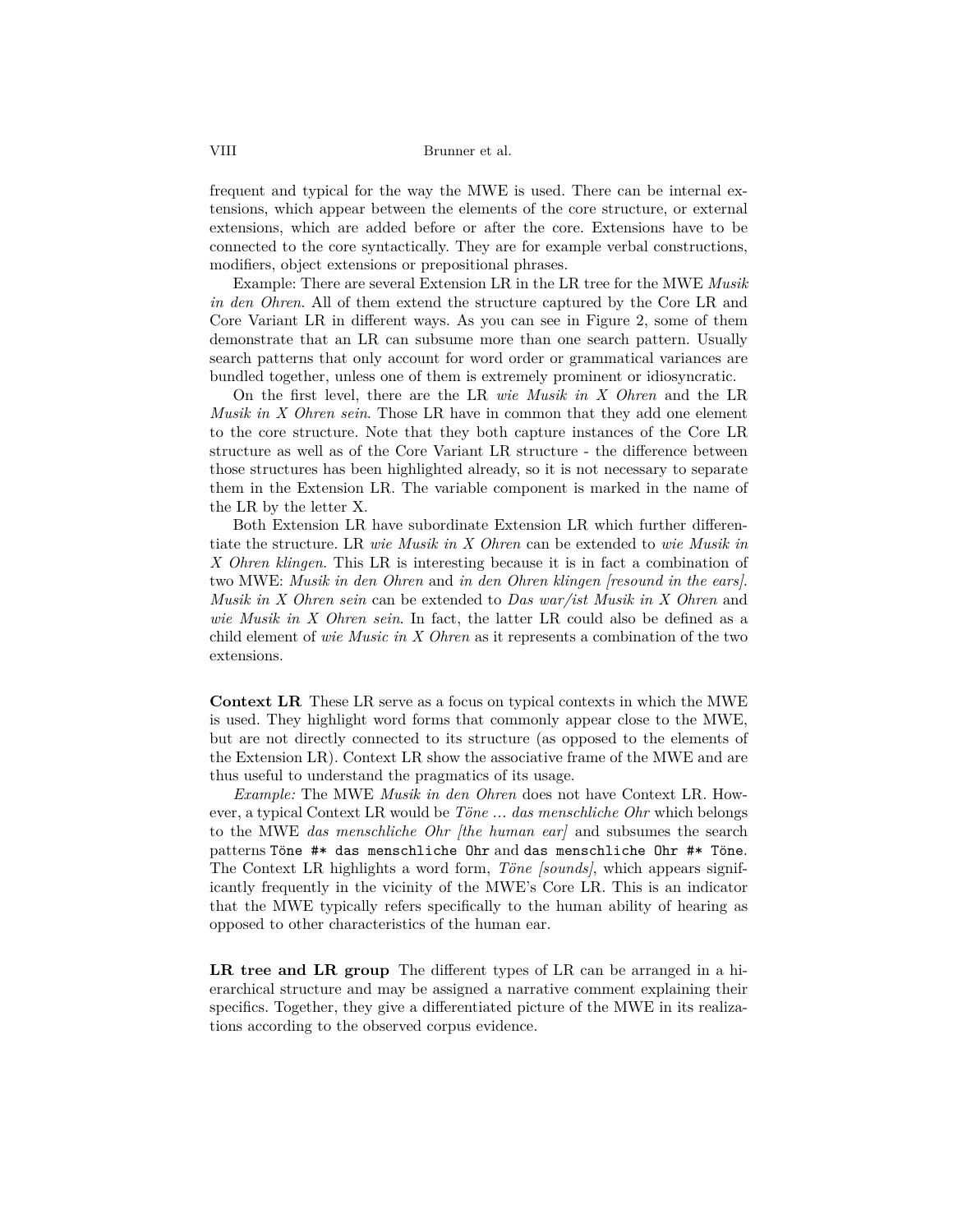Apart from the specialized LR types listed above, there is also the LR group. It serves as a container for collecting all relevant instances of an MWE at once and is always used as the trunk of an LR tree. It captures the overall frequency of the MWE and also preserves instances of realization which are not frequent enough to be highlighted by specialized LR, but may still be of interest for a researcher working with our results.

#### **2.4 The level of MWE**

An MWE subsumes an LR tree and is assigned a paraphrase that describes a generalized meaning. The special nature of MWE in our approach becomes evident at this point: An MWE is not a static form, but a complex set of realizations from which a common communicative meaning emerges.

As our approach is based on collocation profiles of target word forms, we established the rule that an MWE must contain at least two concrete and immutable lexical elements - the target word form and one collocation partner. This may seem a somewhat artificial restriction, but it helps greatly in structuring the rich and often overlapping structures that can be detected when analysing language in this manner.

To account for the complex interrelations between MWE, it is possible to define links between them. MWE which have a similar or opposing meaning are connected and their relationships are commented on. Also, structural overlap between MWE is pointed out. Links can be defined between MWE which arise from the same collocation profile (and contain the same target word form), but also between MWE from different profiles.

The example MWE *Musik in den Ohren* is assigned the LR tree shown in Figure 2 and a paraphrase if its general meaning is added: "This MWE is used to express that something is received positively and considered pleasing or beneficial."

Also, links to related MWE are defined. Within the same profile these are for example the MWE *in den Ohren klingen [to resound in the ears]*. As mentioned above, these two MWE are commonly combined. There is also a link to the MWE *Musik für X Ohren [music for X ears]* which has a quite similar meaning, but is more often used to refer to actual musical preferences. In addition to that, there is a connection to a different profile, that of the singular form *Ohr [ear]* where the MWE *Musik in X Ohr [music in X ear]* can be found, which is nearly identical in meaning, but much less frequent.

#### **2.5 The level of MWE patterns**

MWE patterns are abstractions over several MWE. This level accounts for the fact that structures in language can be much more general than the restrictions we imposed on MWE allow for.

Much regard is given in our model to mutable elements in fixed structures, which also appear on the level of surface patterns and LR. On the level of MWE patterns, this concept is brought to a higher degree of abstraction: MWE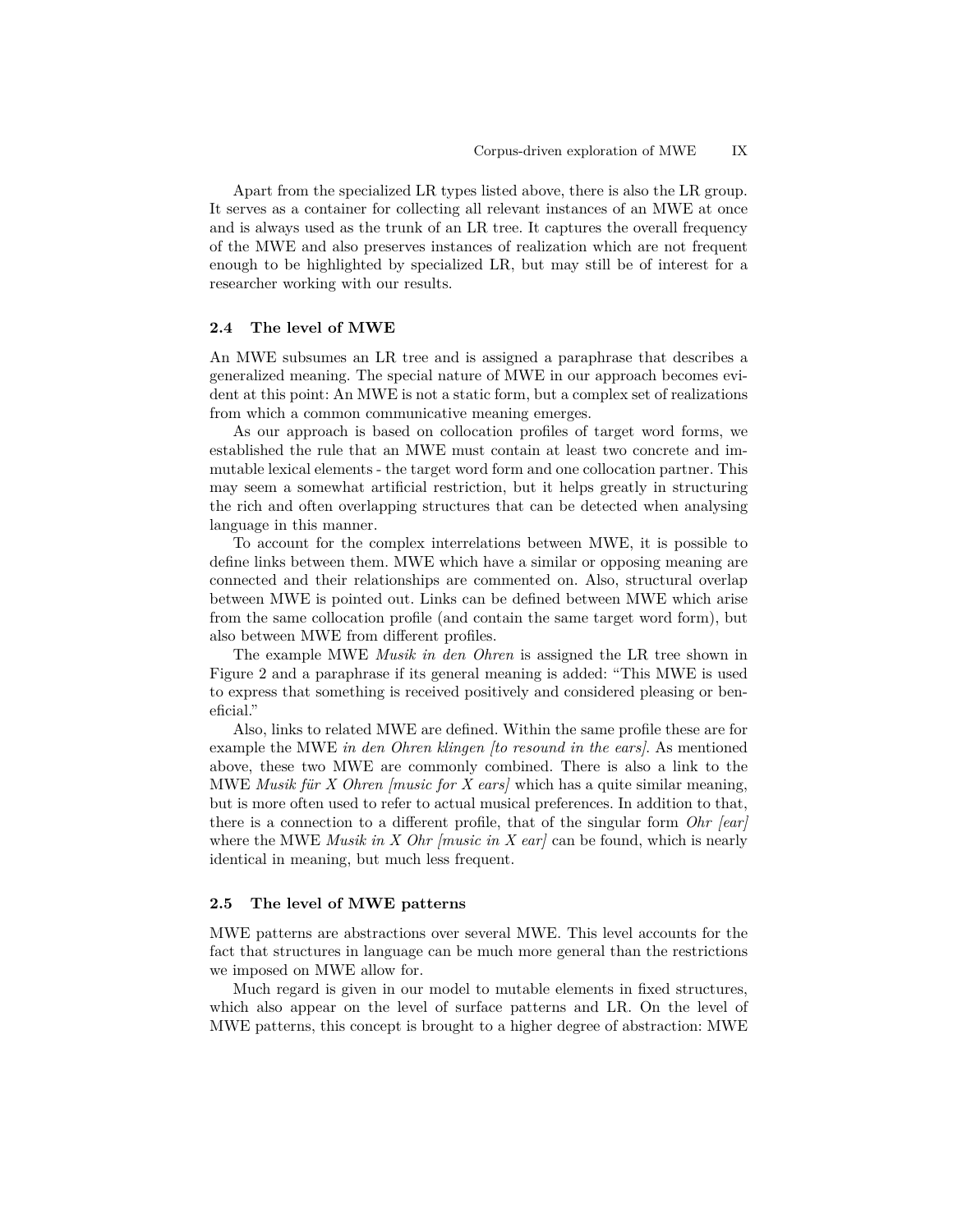patterns generalize over MWE which are structurally similar, but different in some aspect of their lexical structure. Therefore these patterns always contain underspecified components.

Two types of MWE patterns can be distinguished. In the first case, the realizations of the underspecified components can be regarded as synonyms. The MWE pattern structurally generalizes over MWE which carry essentially the same meaning.

In the second case, the realizations of the underspecified components are a set of dissimilar lexical items. Each MWE subsumed by the MWE pattern has a different communicative function in its own right, but they share a common core meaning which can be assigned to the more generalized structure.

MWE patterns are especially interesting from the point of view of construction research as they illustrate the transition from concrete lexical items to abstract structures.



**Fig. 3.** Excerpt from the hierarchy of the MWE pattern *aus ADJECTIVE Gründen*

An example for an MWE pattern of the second type is the structure *aus ADJECTIVEDOMAIN Gründen [for ADJECTIVEDOMAIN reasons]*. This MWE pattern subsumes several MWE where the underspecified component is realized by a specific lexical item and which each have a different meaning. However, a communicative function which is shared by all its child MWE can be attributed to the MWE pattern: "Using this pattern makes the actions that are explained seem official and at the same time allows the speaker to be vague about the reasons for these actions by using the less specific plural form (*Gründen [reasons]*) which is mandatory for its structure."

Of course, *aus ADJECTIVEDOMAIN Gründen* is itself a specialization of the even more general MWE Pattern *aus ADJECTIVE Gründen*. The meaning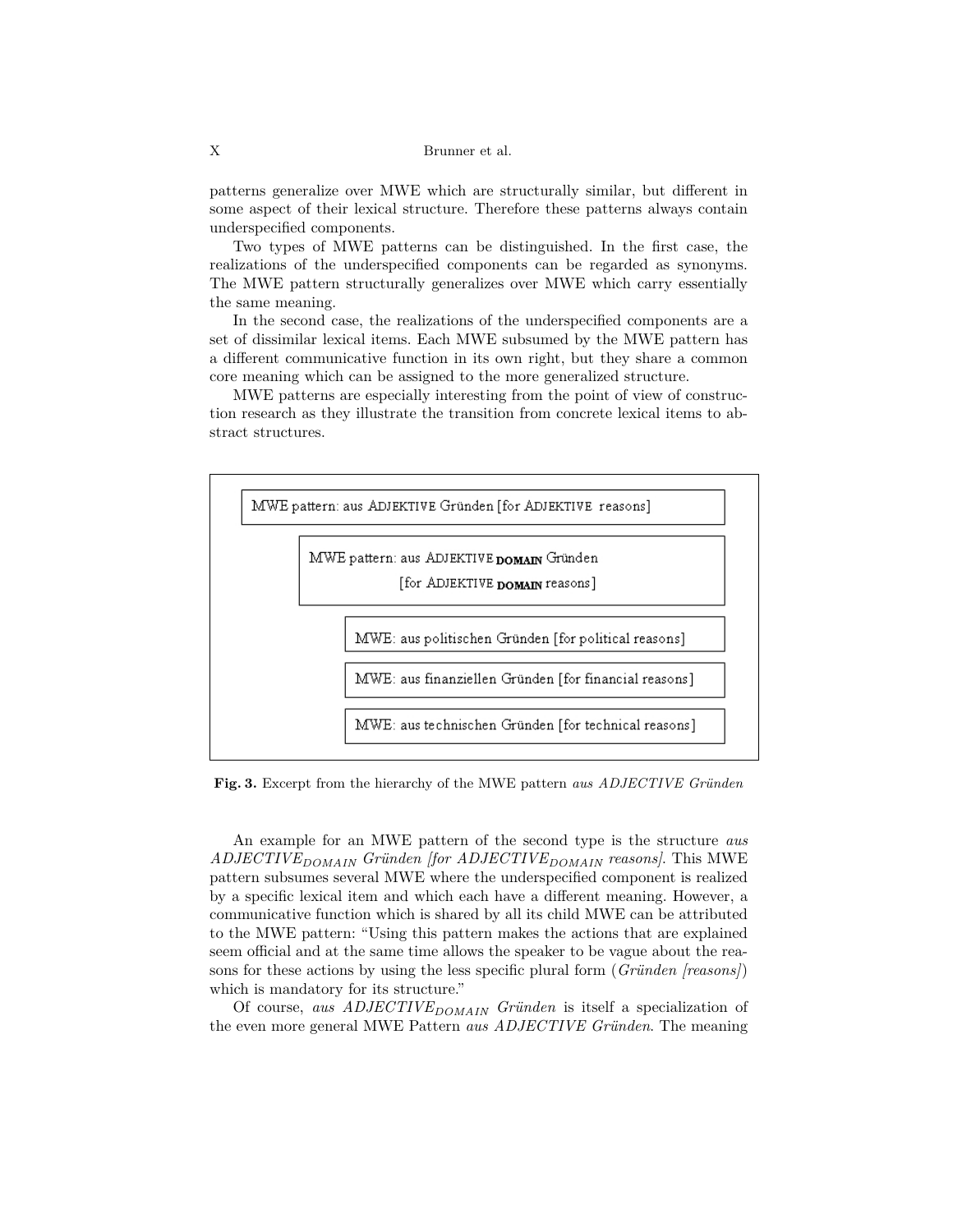assigned to this most abstract MWE pattern is justification in a general sense. Figure 3 shows part of the hierarchical structure of MWE patterns and MWE.

## **3 Presentation and prospects**

In our 'Wortverbindungsfeldern' (MWE fields) [Steyer/Brunner 2008] we have created a hypertext view which reflects the steps of interpretation detailed in this paper and gives access to the corpus data the analysis is based on. In this way, it is possible to completely retrace our interpretative steps and decisions in generalization. The presentation is enriched by comments on the meaning and specifics of MWE patterns, MWE and LR.

At the moment, the focus of our research is on the development of the model of analysis. We are planning to extend the network of interrelations especially between MWE that originate from different collocation profiles and expand the level of MWE patterns. Also, annotations for MWE should be introduced, which would allow dynamic grouping and different views.

Another research question is how to adapt the in-depth method for a larger scale description of MWE and to develop modes of presentation suitable for different user groups - for example learners of German versus researchers interested in constructions.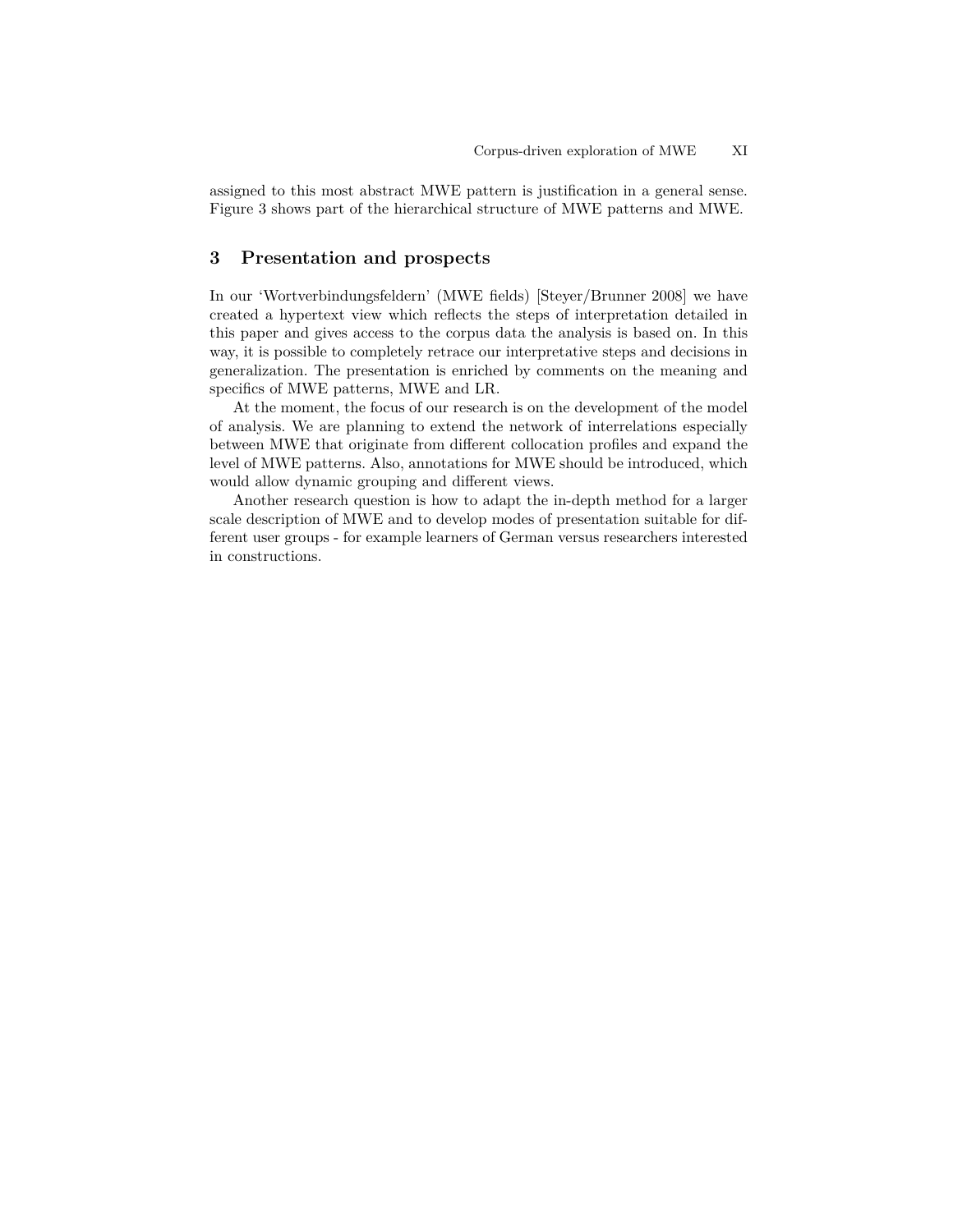# **Bibliography**

- [Belica 1995] Belica, Cyril (1995): Statistische Kollokationsanalyse und Clustering. Korpuslinguistische Analysemethode. Mannheim. Internet: http: //www.ids-mannheim.de/kl/projekte/methoden/ur.html<sup>1</sup>
- [Brunner/Steyer 2007] Brunner, Annelen / Steyer, Kathrin (2007): Corpusdriven study of multi-word expressions based on collocations from a very large corpus. In: Proceedings of the 4th Corpus Linguistics Conference, Birmingham. Internet: http://corpus.bham.ac.uk/corplingproceedings07/ paper/182\_Paper.pdf<sup>1</sup>
- [CPA] Corpus Pattern analysis. Internet: http://nlp.fi.muni.cz/projekty/  $cpa/$ <sup>1</sup>
- [Hanks 2008] Hanks, Patrick (2008): Lexical Patterns. From Hornby to Hunston and Beyond. In: Bernal, Elisenda / DeCesaris, Janet (eds.): Proceedings of the XIII Euralex International Congress, Barcelona, 15-19 July 2008. Barcelona, p. 89-129.
- [Feilke 2004] Feilke , Helmuth (2004): Kontext Zeichen Kompetenz. Wortverbindungen unter sprachtheoretischem Aspekt. In: Steyer, Kathrin (ed.): Wortverbindungen - mehr oder weniger fest. Jahrbuch des Instituts für Deutsche Sprache 2003. Berlin/New York.
- [KLa] Projektseite Ausbau und Pflege der Korpora geschriebener Gegenwartssprache: Das Deutsche Referenzkorpus - DeReKo. Internet: http:// www.ids-mannheim.de/kl/projekte/korpora/<sup>1</sup>
- [KLb] Projektseite Methoden der Korpusanalyse- und erschließung. Internet: http://www.ids-mannheim.de/kl/projekte/methoden/<sup>1</sup>
- [Sinclair 1991] Sinclair, John (1991): Corpus, Concordance, Collocation. Oxford.
- [Steyer 2000] Steyer, Kathrin (2000): Usuelle Wortverbindungen des Deutschen. Linguistisches Konzept und lexikografische Möglichkeiten. In: Deutsche Sprache 28, 2. Berlin, p. 101-125.
- [Steyer 2004] Steyer, Kathrin (2004): Kookkurrenz. Korpusmethodik, linguistisches Modell, lexikografische Perspektiven. In: Steyer, Kathrin (ed.): Wortverbindungen - mehr oder weniger fest. Jahrbuch des Instituts für Deutsche Sprache 2003. Berlin/New York, p. 87-116.
- [Steyer/Brunner 2008] Steyer, Kathrin / Brunner, Annelen (2008): Wortverbindungsfelder. Abrufbar unter "Wortverbindungen online". Internet: http://www.ids-mannheim.de/ll/uwv/wvonline/wvfelder<sup>1</sup>
- [Steyer/Brunner 2009] Steyer, Kathrin / Brunner, Annelen (2009): Das UWV-Analysemodell. Eine korpusgesteuerte Methode zur linguistischen Systematisierung von Wortverbindungen. (= OPAL - Online publizierte Arbeiten zur Linguistik 1/2009). Mannheim. Internet: http://www.ids-mannheim. de/pub/laufend/opal/privat/opal09-1.html<sup>1</sup>

 $\overline{1}$  Web sites were checked on 29 July 2009.